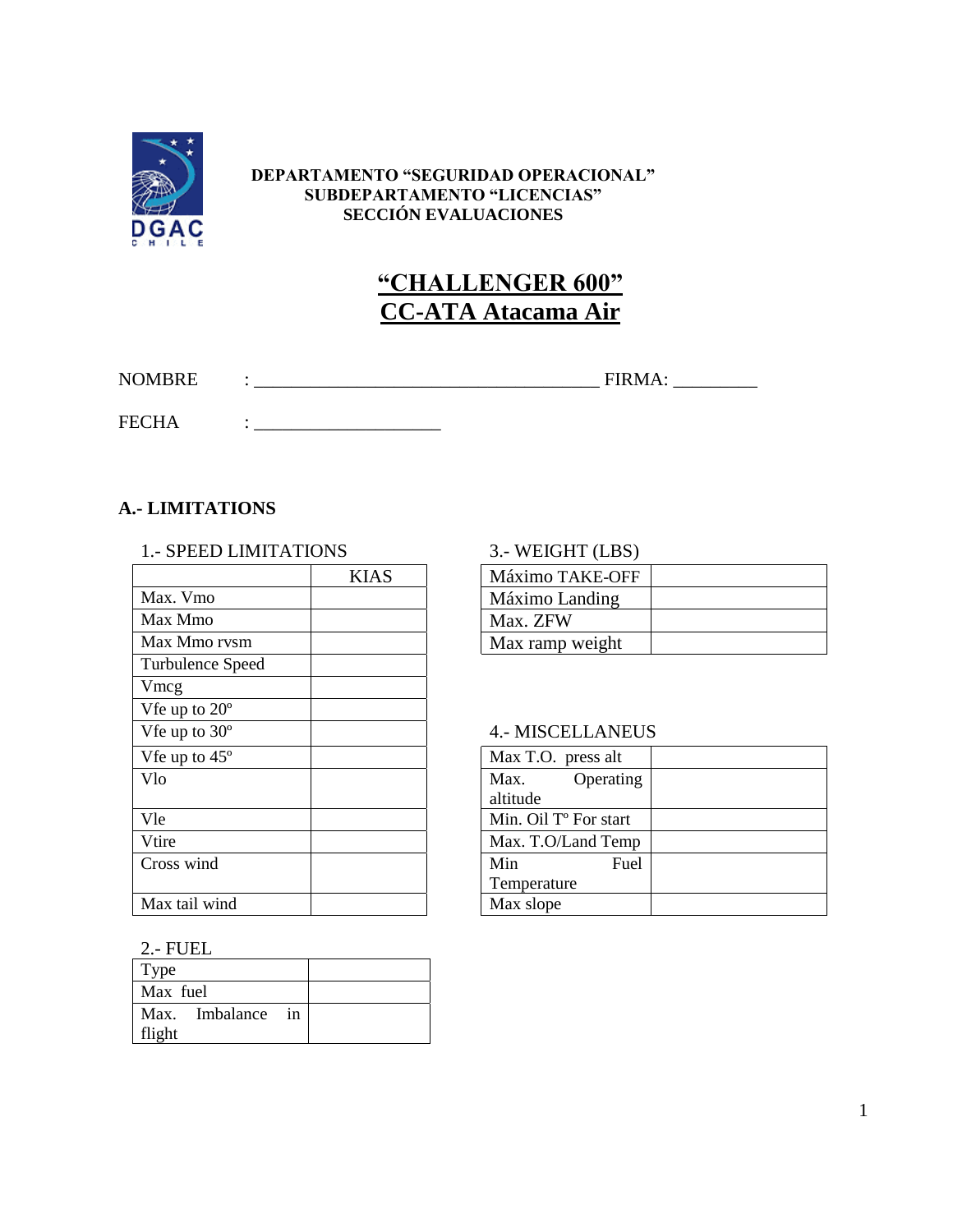## **B.- Emergencies Procedures**

## **1.- DOUBLE ENGINE FAILURE**

 $\Delta \text{DG}$  and  $\begin{array}{ccc} \text{2.13}\ \text{2.14}\ \text{2.15}\ \text{2.16}\ \text{2.17}\ \text{2.17}\ \text{2.17}\ \text{2.17}\ \text{2.17}\ \text{2.17}\ \text{2.17}\ \text{2.17}\ \text{2.17}\ \text{2.17}\ \text{2.17}\ \text{2.17}\ \text{2.17}\ \text{2.17}\ \text{2.17}\ \text{2.17}\ \text{2.17}\ \text{2.17}\ \text{2.17}\ \text{2.17}\ \text{2.17$ 

If not deployed, pull man release for at least 1 second then stow.

Airspeed **and a** strong and a strong and a strong strong and a strong strong strong strong strong strong strong strong strong strong strong strong strong strong strong strong strong strong strong strong strong strong stron

Hydraulic 3B pump \_\_\_\_\_\_\_\_\_\_\_\_\_\_\_\_\_\_\_\_\_\_\_\_\_\_\_\_\_\_\_\_\_

## **If cabin altitude requires:**

Oxygen masks

Emergency descent

## **2. - ENGINE FIRE OR SEVERE DAMAGE (AFFECTED ENGINE)**

| Thrust Lever                                 |  |
|----------------------------------------------|--|
| Engine Fire Push                             |  |
| IN FLT START (operating engine)              |  |
| Affected side ignition                       |  |
| Affected side fuel pump switch light _______ |  |
| If warning persist                           |  |
| Bottle 1                                     |  |
| If warning persist after 30 seconds          |  |
| Bottle 2                                     |  |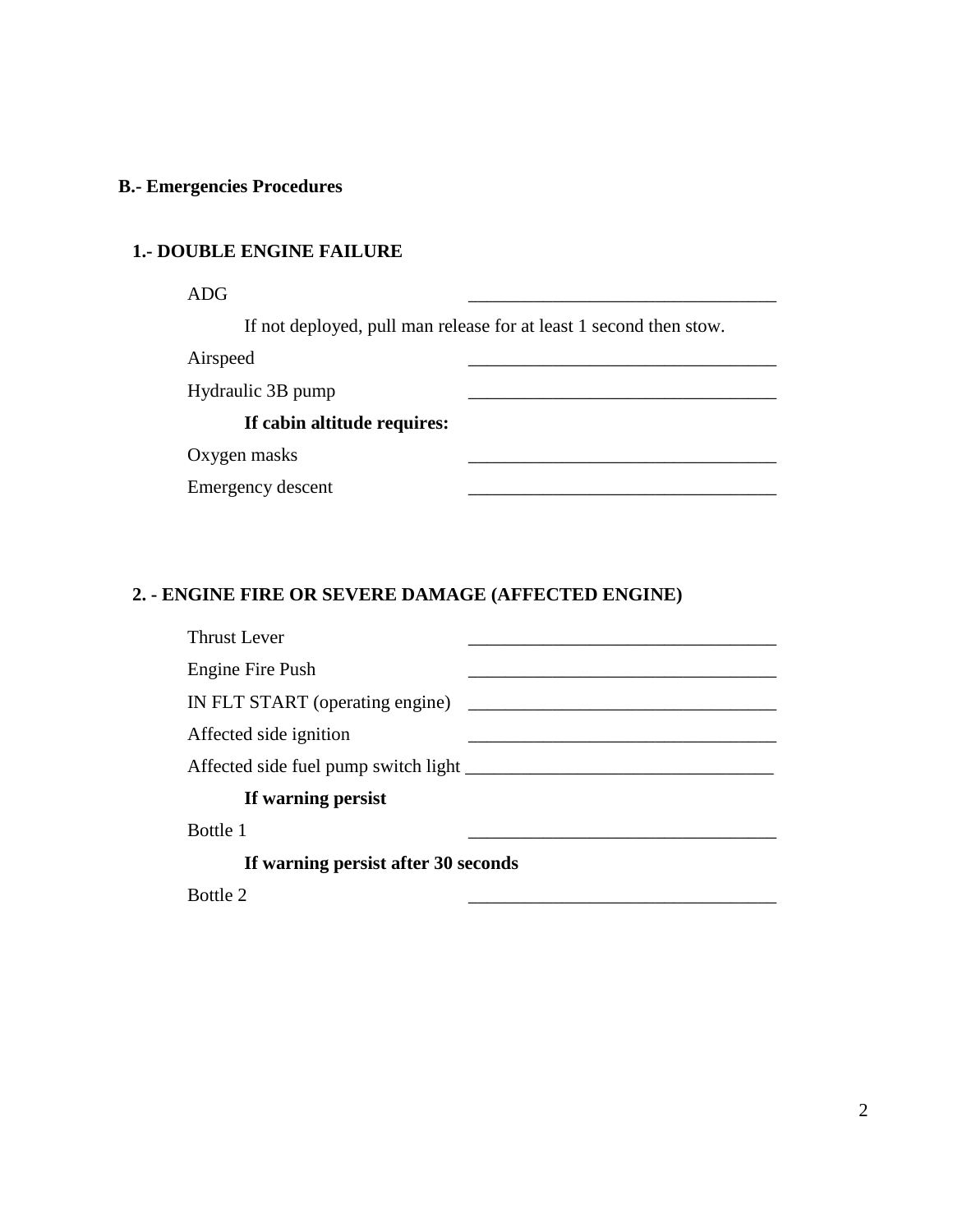### **3. – APU FIRE**

APU FIRE PUSH  $APU$   $\qquad \qquad \qquad$ 

### **4. – THRUST REVERSER DEPLOYMENT IN FLIGHT**

Autopilot and the contract of the contract of the contract of the contract of the contract of the contract of the contract of the contract of the contract of the contract of the contract of the contract of the contract of

Unaffected engine

**To maintain flight path airspeed below 180 KIAS**

AFEECTED ENGINE

Thrust lever

## **5. – DOUBLE GENERATOR FAILURE**

 $\Delta \text{DG}$  and  $\Delta \text{DG}$  and  $\Delta \text{DG}$  are  $\Delta \text{D}\text{G}$  and  $\Delta \text{D}\text{G}$  and  $\Delta \text{D}\text{G}$  and  $\Delta \text{D}\text{G}$  and  $\Delta \text{D}\text{G}$  and  $\Delta \text{D}\text{G}$  and  $\Delta \text{D}\text{G}$  and  $\Delta \text{D}\text{G}$  and  $\Delta \text{D}\text{G}$  and  $\Delta \text{D}\text{G}$  and

**If not deployed, pull man release for at least 1 second then stow.**

Airspeed \_\_\_\_\_\_\_\_\_\_\_\_\_\_\_\_\_\_\_\_\_\_\_\_\_\_\_\_\_\_\_\_\_

Emer Press \_\_\_\_\_\_\_\_\_\_\_\_\_\_\_\_\_\_\_\_\_\_\_\_\_\_\_\_\_\_\_\_\_

## **6. – RAPID LOSS OF CABIN PRESSURE**

Oxygen masks \_\_\_\_\_\_\_\_\_\_\_\_\_\_\_\_\_\_\_\_\_\_\_\_\_\_\_\_\_\_\_\_\_

Passenger oxygen \_\_\_\_\_\_\_\_\_\_\_\_\_\_\_\_\_\_\_\_\_\_\_\_\_\_\_\_\_\_\_\_\_

Crew communication